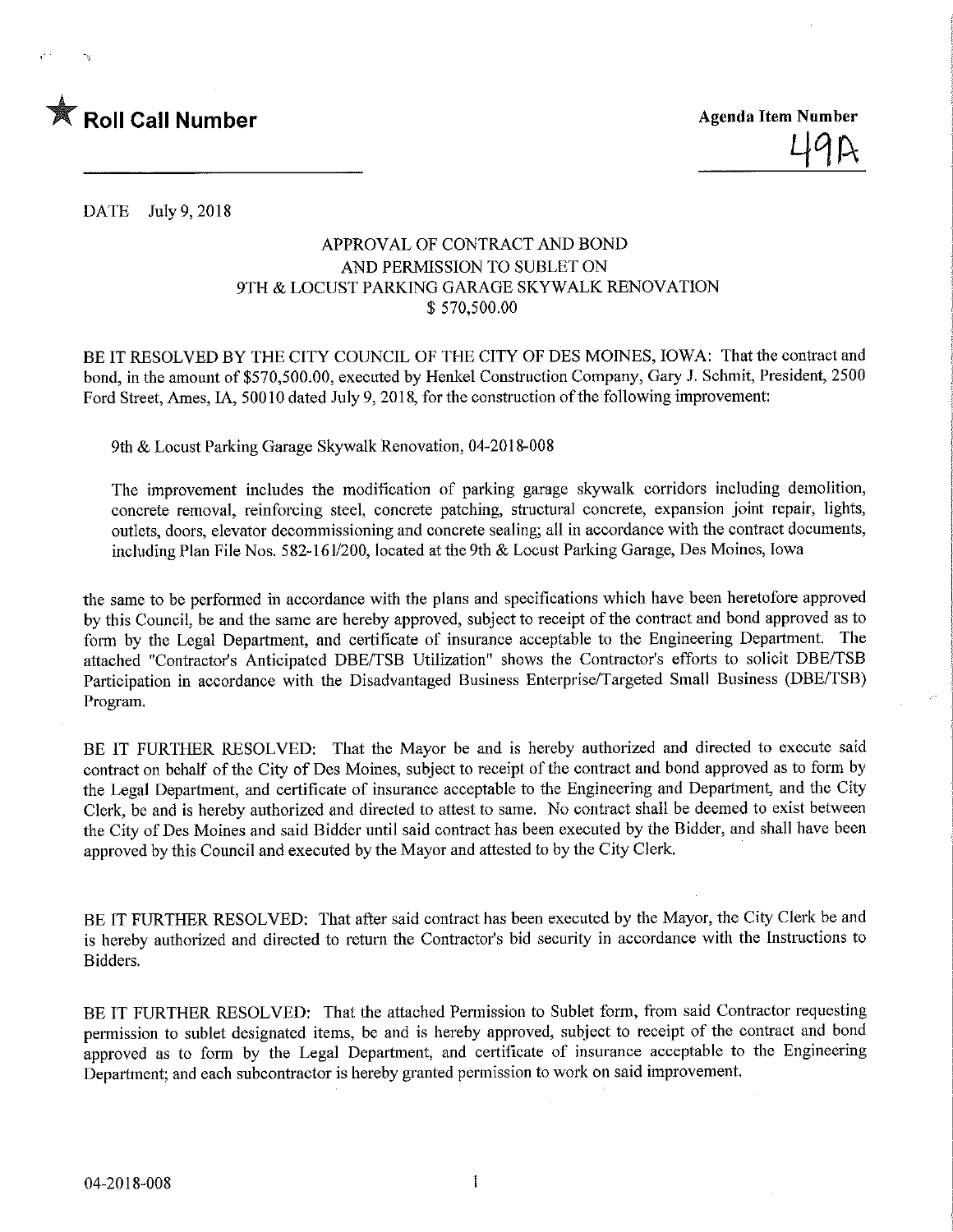

DATE July 9, 2018

BE IT FURTHER RESOLVED: That the Des Moines Finance Director is hereby authorized to encumber this contract amount against the funds as identified below, and to acquire Builder's Risk Insurance, if appropriate, for the above referenced improvement.

(City Council Communication Number  $\begin{array}{c|c} & & \sqrt{8.357} & \text{attached} \end{array}$ 

Moved by to adopt.

FORM APPROVED

Kathleen Vanderpøol Deputy City Attorney

Funding Source: 2018-2019 CIP, Page Parking - 4, Parking Facility Rehab/Repair Program, PG016, Parking System Revenue

| <b>COUNCIL ACTION</b> | <b>YEAS</b> | <b>NAYS</b> | <b>PASS</b> | <b>ABSENT</b>   | I, Diane Rauh, City Clerk of said City Council, hereby     |
|-----------------------|-------------|-------------|-------------|-----------------|------------------------------------------------------------|
| <b>COWNIE</b>         |             |             |             |                 | certify that at a meeting of the City Council, held on the |
| <b>BOESEN</b>         |             |             |             |                 | above date, among other proceedings the above was          |
| <b>COLEMAN</b>        |             |             |             |                 | adopted.                                                   |
| <b>GATTO</b>          |             |             |             |                 |                                                            |
| <b>GRAY</b>           |             |             |             |                 | IN WITNESS WHEREOF, I have hereunto set my hand            |
| <b>MANDELBAUM</b>     |             |             |             |                 | and affixed my seal the day and year first above written.  |
| WESTERGAARD           |             |             |             |                 |                                                            |
| <b>TOTAL</b>          |             |             |             |                 |                                                            |
| <b>MOTION CARRIED</b> |             |             |             | <b>APPROVED</b> |                                                            |
|                       |             |             |             |                 |                                                            |
|                       |             |             |             |                 |                                                            |
|                       |             |             |             |                 |                                                            |
|                       |             |             |             | Mayor           |                                                            |
|                       |             |             |             |                 | City Clerk                                                 |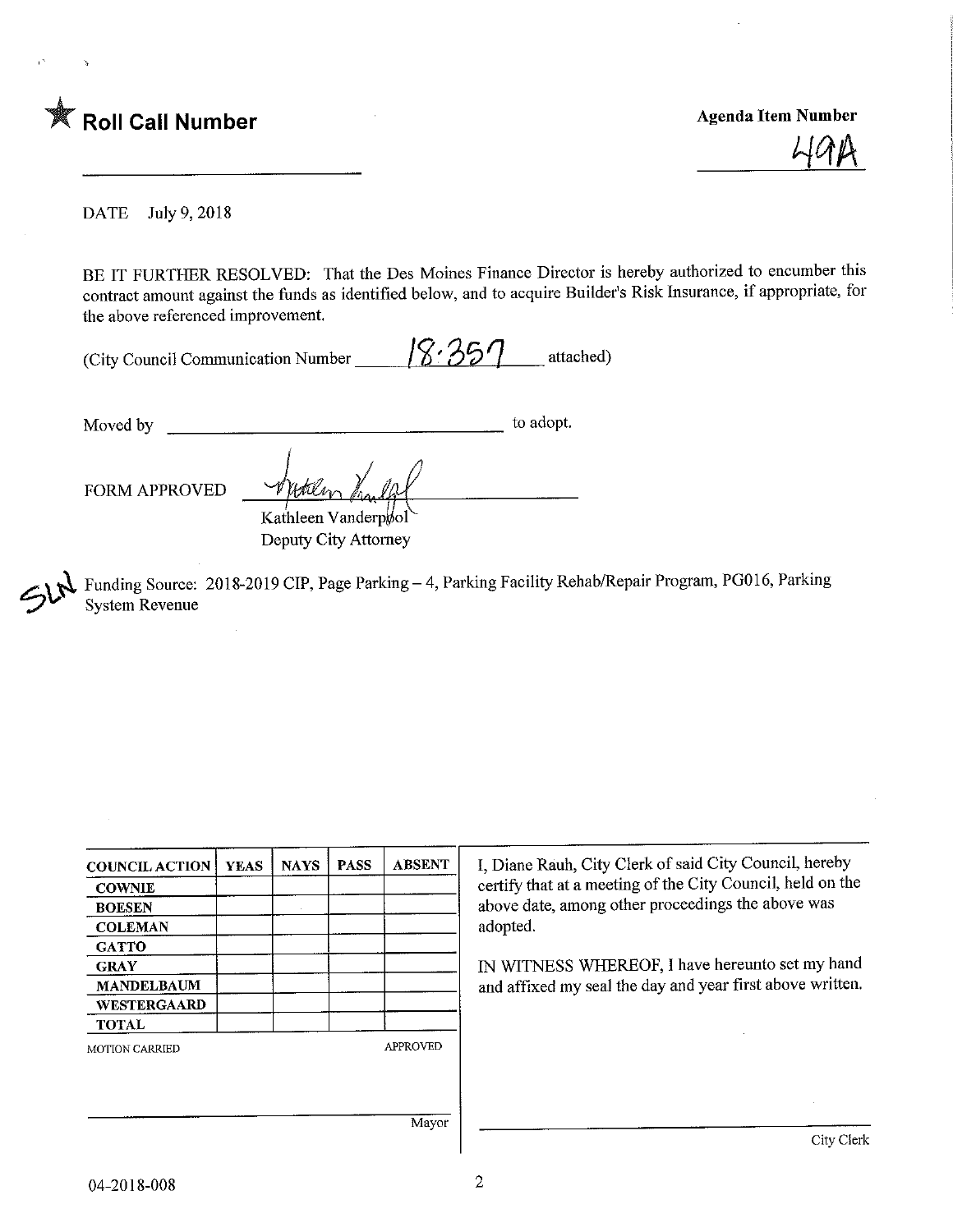Department of Engineering City of Des Moines, Iowa



# CONTRACTOR'S ANTICIPATED DBEfTSB UTILIZATION

#### 9th & Locust Parking Garage Skywalk Renovation

#### Activity ID 04-2018-908

On June 26, 2018, Henkel Construction Company, Gary J. Schmit, President, 2500 Ford Street, Ames, IA 50010 submitted a proposal for construction of the 9th & Locust Parking Garage Skywalk Renovation, Activity ID 04-2018-008, which the City Council has determined to be the lowest responsible, responsive bid for said project in the amount of \$570,500.00. The proposal included a statement that the Disadvantaged Business Enterprise/Targeted Small Business (DBE/TSB) Program shall apply to this project.

The Engineering Department has prepared this report summarizing the information that Henkel Construction Company, has submitted indicating that it anticipates utilizing the following DBE/TSB companies on this project:

|      | <b>DBE/TSB Name</b> | Description of Work                    | <b>Estimated Amount</b> |
|------|---------------------|----------------------------------------|-------------------------|
| None |                     | N/A                                    | \$0.00                  |
|      |                     | <b>Estimated DBE/TSB Participation</b> | \$0.00                  |
|      |                     | Henkel Construction Company Amount     | \$570,500.00            |
|      |                     | Percentage of DBE/TSB Participation    | $0.00\%$                |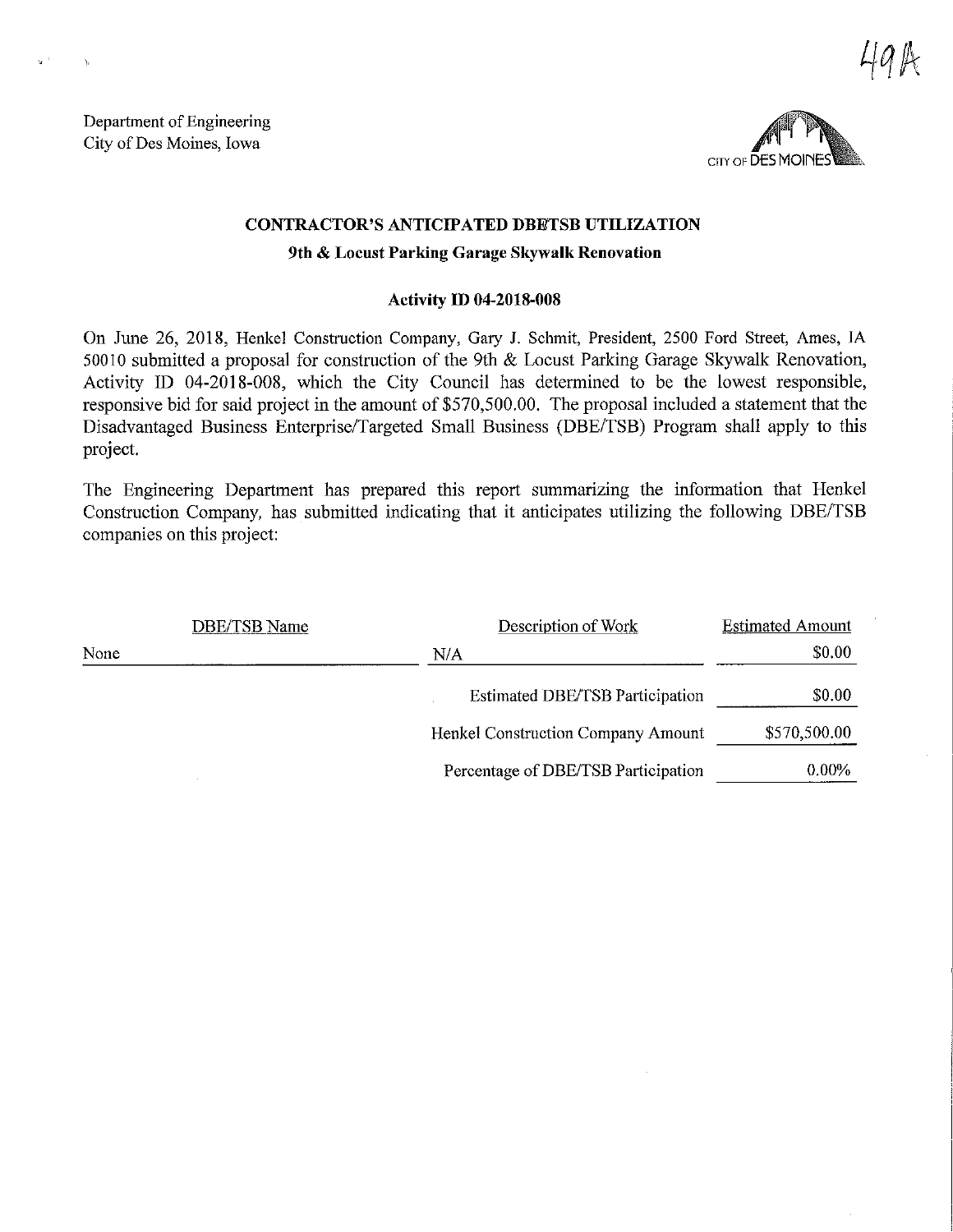ENGINEERING DEPARTMENT CITY OF DES MOINES, IOWA

 $\rightarrow$ 

Activity ID Date

 $0.2018-0.09$ 6/27/2018

CRASS E TANGES ON<br>'.? ALL DO COLOR (F '

## PERMISSION TO SUBLET

| Project                                       | SW 9th Street Rehabilitation from Wall Avenue to Army Post Road |                                                                                                                             |                         |                                                    |                                                      |  |  |  |
|-----------------------------------------------|-----------------------------------------------------------------|-----------------------------------------------------------------------------------------------------------------------------|-------------------------|----------------------------------------------------|------------------------------------------------------|--|--|--|
| Contractor                                    | Grimes Asphalt and Paving Corporation                           |                                                                                                                             |                         |                                                    |                                                      |  |  |  |
| Federal Tax ID                                | 27-1831755                                                      | 15190<br>Contract No.                                                                                                       | 1<br>Sublet Request No. |                                                    |                                                      |  |  |  |
| <b>ITEM TO BE SUBLET</b>                      |                                                                 | <b>ORGANIZATION</b><br>TO PERFORM<br><b>WORK</b>                                                                            | <b>DBE</b><br>Y/N       | <b>COST OF</b><br><b>SPECIALTY</b><br><b>ITEMS</b> | <b>TOTAL COST</b><br><b>OF WORK</b><br><b>SUBLET</b> |  |  |  |
| <b>Traffic Loops</b>                          |                                                                 | Baker Electric, Inc.<br>111 Jackson Avenue<br>Des Moines, IA 50315<br>$(515) 288 - 6774$<br>Federal Tax ID42-0835172        | No                      |                                                    | \$8,750.00                                           |  |  |  |
| Traffic Control                               |                                                                 | Quality Traffic Control<br>1704 E. Euclid Avenue<br>Des Moines, IA 50313<br>$(515) 289 - 1824$<br>Federal Tax ID 81-0558645 | No                      |                                                    | \$36,500.00                                          |  |  |  |
| Seeding                                       |                                                                 | Soil-Tek<br>PO Box 738<br>Grimes, IA 50111<br>$(515)$ 986-3527<br>Federal Tax ID 20-0521477                                 | No                      |                                                    | \$8,200.00                                           |  |  |  |
| Pavement Markings                             |                                                                 | Quality Striping, Inc.<br>1704 E. Euclid Ave<br>Des Moines, IA 50313<br>$(515) 289 - 1370$<br>Federal Tax ID 27-1653825     | No                      |                                                    | \$46,592.00                                          |  |  |  |
| Intakes, Full Depth Patches, and<br>Driveways |                                                                 | TK Concrete, Inc.<br>1608 Fifield Road<br>Pella, IA 50219<br>$(641) 628 - 4590$<br>Federal Tax ID 39-1898532                | No                      |                                                    | \$219,880.00                                         |  |  |  |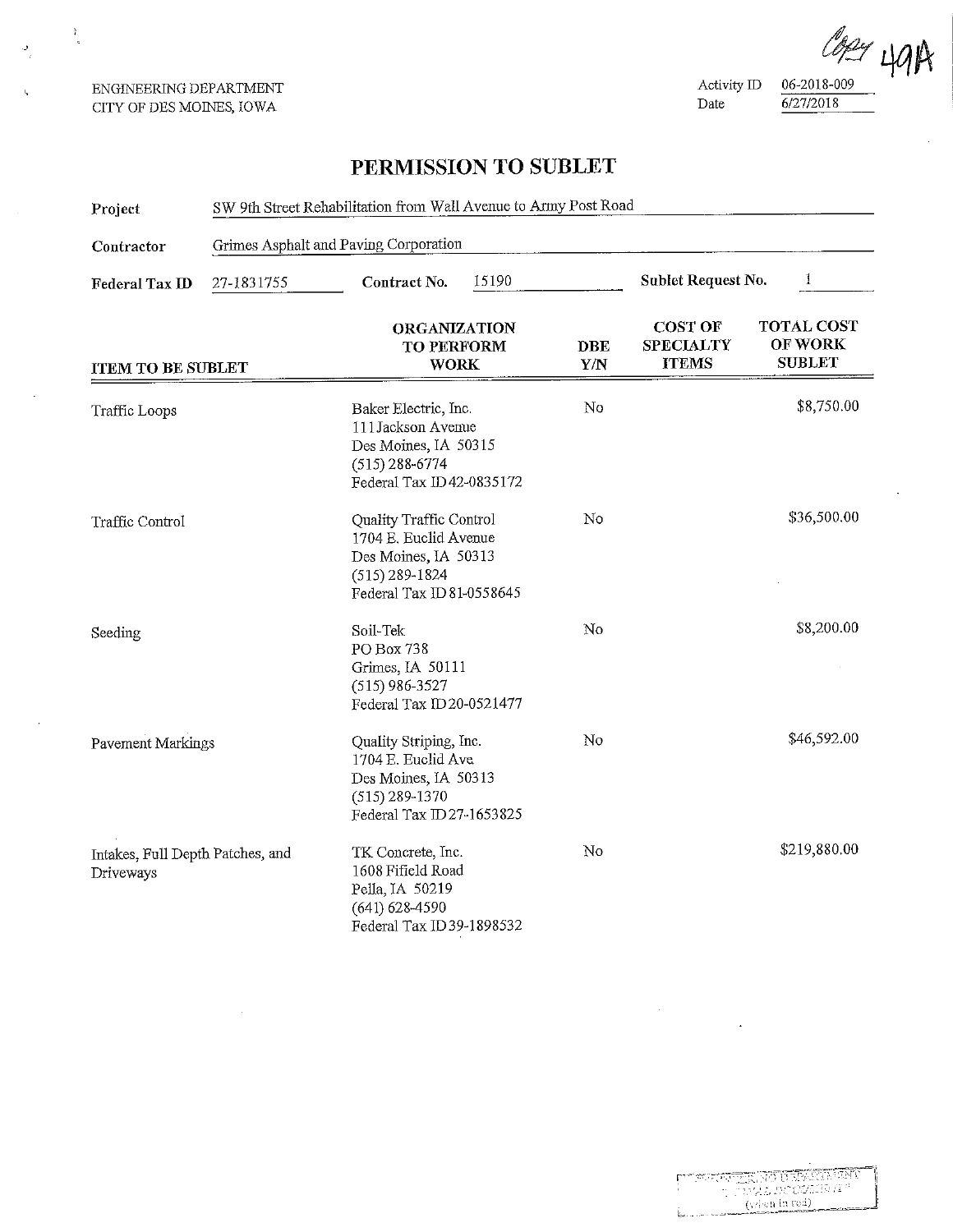|                                                  | Previous | This         | Total        |     |
|--------------------------------------------------|----------|--------------|--------------|-----|
|                                                  | Request  | Request      | To Date      |     |
| Cost of Items Sublet                             |          | \$319,922.00 | \$319,922.00 | (a) |
| Cost of Specialty Items Sublet                   |          |              |              | (b) |
| Cost of Sublet Items Less Speciality Items       |          | \$319,922.00 | \$319,922.00 | (c) |
| Contract Amount                                  |          |              | \$738,062.00 | (d) |
| Contract Amount Less Total Specialty Items (d-b) |          |              | \$738,062.00 | (e) |
| Percentage of Contract Sublet to Date (c/e)      |          |              | 43.35%       |     |

The prime contractor's request for Permission to Sublet the above items of work is approved with the understanding that the prime contractor shall be held responsible for the subcontractors' fall compliance of all terms of the contract.

Attachment: Contractor's Letter Requesting Sublettiag

 $\bar{u}$ 

Form Routing: Project Engr. - City Engr. -Engr. Admin, - City Clerk/City Manager - Engr. Admin. - Distribution

Form Distribution Original - Project File Copy - Project Engineer Copy - Prime Contractor

 $\frac{7}{\frac{7}{4}}$ 

Roll Call No.

Date

WESSEN NOTERATION<br>TECHNOLOGICALITY ņw.  $(w \cdot \circ n \text{ i.} \text{red})$